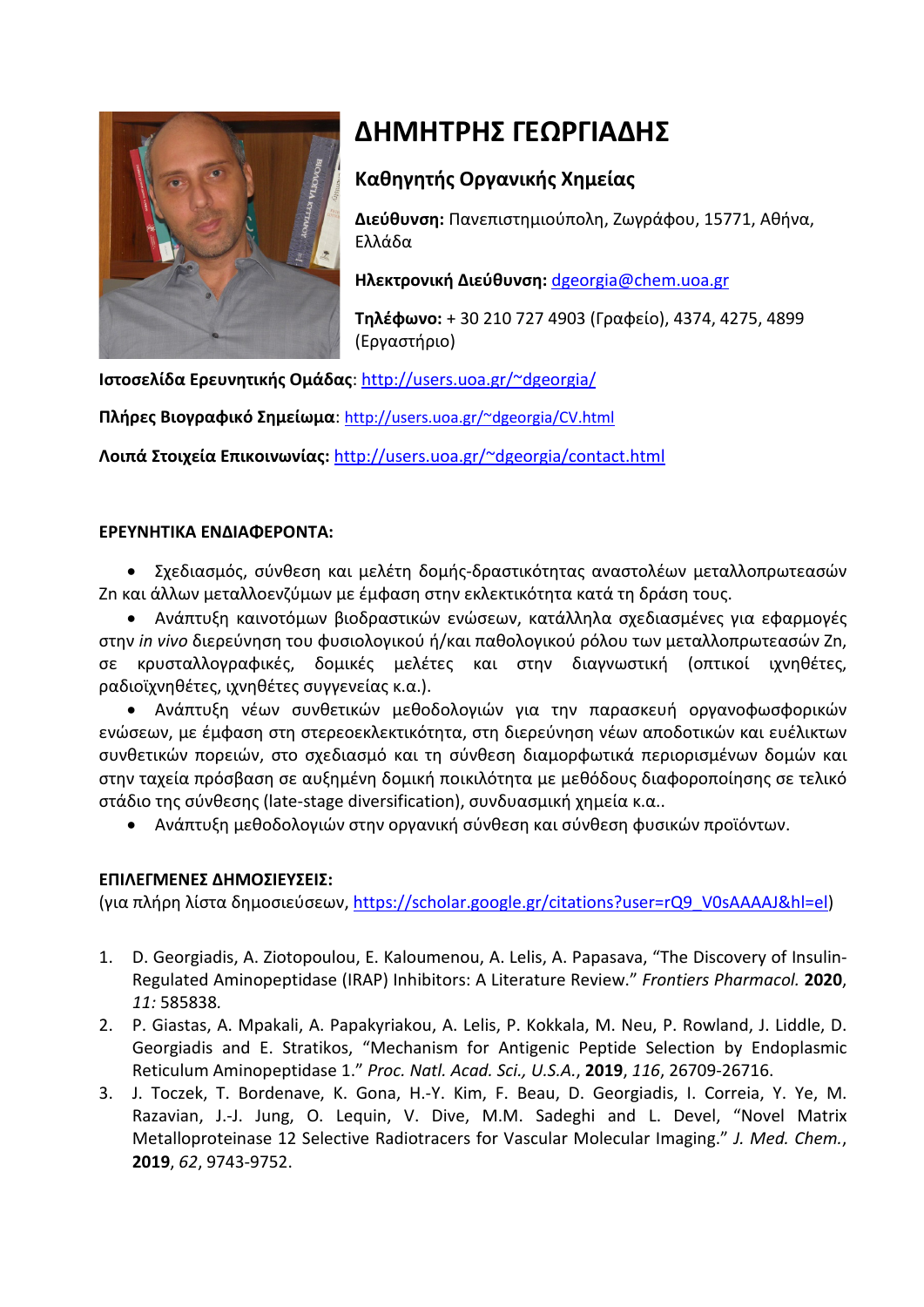- 4. K. Voreakos, L. Devel and D. Georgiadis, "Late-Stage Diversification of Phosphinic Dehydroalanine Pseudopeptides Based on a Giese-Type Radical C-Alkylation Strategy." *Org. Lett.*, **2019**, *21*, 4397-4401. *(Εξώφυλλο του περιοδικού Organic Letters για τον Ιούνιο 2019, τεύχος 12, έπειτα από πρόσκληση του Editor-In-Chief, Καθηγητή Erick M. Carreira. Επίσης, η εργασία επελέγη και συμπεριελήφθη στο τεύχος Ιουνίου 2019 της επιστημονικής επιθεώρησης Synfacts όπου σχολιάζεται από τον Καθηγητή Dirk Trauner, New York University, USA]*
- 5. G. Covaleda, P. Gallego, J. Vendrell, D. Georgiadis, J. Lorenzo, V. Dive, F.X. Aviles, D. Reverter and L. Devel, "Synthesis and Structural/Functional Characterization of Selective M14 Metallocarboxypeptidase Inhibitors Based on Phosphinic Pseudopeptide Scaffold: Implications on the Design of Specific Optical Probes." *J. Med. Chem.*, **2019**, *62*, 1917-1931.
- 6. D. Georgiadis, A. Mpakali, D. Koumantou and E. Stratikos, "Inhibitors of ER Aminopeptidase 1 and 2: From Design to Clinical Application." *Curr. Med. Chem.*, **2019**, *26*, 2715-2729.
- 7. P. Kokkala, A. Mpakali, F. X. Mauvais, A. Papakyriakou, I. Daskalaki, I. Petropoulou, S. Kavvalou, M. Papathanasopoulou, S. Agrotis, T. M. Fonsou, P. van Endert, E. Stratikos and D. Georgiadis, "Optimization and Structure-Activity Relationships of Phosphinic Pseudotripeptide Inhibitors of Aminopeptidases that Generate Antigenic Peptides." *J. Med. Chem.*, **2016**, *59*, 9107-9123.
- 8. T. Bordenave, M. Helle, F. Beau, D. Georgiadis, L. Tepshi, M. Bernes, Y. Ye, L. Levenez, E. Poquet, H. Nozach, M. Razavian, J. Toczek, E.A. Stura, V. Dive, M.M. Sadeghi and L. Devel, «Synthesis and *In Vitro* and *In Vivo* Evaluation of MMP-12 Selective Optical Probes.» *Bioconjug. Chem.*, **2016**, 27*,* 2407-2417.
- 9. C. Liye, A. Ridley, A. Hammitzsch, M.H. Al-Mossawi, H. Bunting, D. Georgiadis, A. Chan, S. Kollnberger and P. Bowness, «Silencing or Inhibition of Endoplasmic Reticulum Aminopeptidase 1 (ERAP1) Suppresses Free Heavy Chain Expression and Th17 Responses in Ankylosing Spondylitis.» *Ann. Rheum. Dis.*, **2016**, *75,* 916-923.
- 10. M. Kalyva, A.L. Zografos, E. Kapourani, E. Giambazolias, L. Devel, A. Papakyriakou, V. Dive, Y.G. Lazarou and D. Georgiadis, «Probing the Mechanism of Morita-Baylis-Hillman Acetates' (MBHAs) Allylic Substitution by Using the Silyl Phosphonite Paradigm: Scope and Applications of a Versatile Transformation.» *Chem. Eur. J.*, **2015**, *21*, 3278-3289.
- 11. D. Georgiadis and V. Dive, «Phosphinic Peptides as Potent Inhibitors of Zinc-Metalloproteases Inhibitors.» *Top. Curr. Chem.*, **2014**, *360*, 1-38.
- 12. D. Marchant, C. Bellac, T. Moraes, S. Wadsworth, A. Dufour, G. Butler, L.M. Bilawchuk, R. Hendry, A. Robertson, C. Cheung, J. Ng, L.S. Ang, Z. Luo, K. Heilbron, M. Norris, W. Duan, T. Bucyk, A. Karpov, L. Devel, D. Georgiadis, R. Hegele, H. Luo, D. Granville, V. Dive, B. McManus and C. Overall, «A New Transcriptional Role of Matrix Metalloproteinase-12 in Antiviral Immunity» *Nature Med.*, **2014**, *20*, 493-452. *[Σύσταση από τον οργανισμό Faculty of 1000]*
- 13. E. Zervoudi, E. Saridakis, J.R. Birtley, S.S. Seregin, E. Reeves, P. Kokkala, Y.A. Aldhamen, A. Amalfitano, I.M. Mavridis, E. James, D. Georgiadis and E. Stratikos, «A Rationally Designed Inhibitor Targeting Antigen-Trimming Aminopeptidases Enhances Antigen Presentation and Cytotoxic T-Cell Responses.» *Proc. Natl. Acad. Sci., U.S.A.*, **2013**, *110*, 19890-19895. *[Βραβείο Αχιλλέως και Αικατερίνης Διονυσοπούλου από την Ακαδημία Αθηνών (Δεκ. 2014)] [Συμπεριελήφθη στην εβδομαδιαία επιθεώρηση SciBX (Science Business eXchange) του Nature Publishing Group]*
- 14. C. Nury, B. Czarny, E. Cassar-Lajeunesse, D. Georgiadis, S. Bregant, and V. Dive, «A Pan Photoaffinity Probe for Detecting Active Forms of Matrix Metalloproteinases» *ChemBioChem*, **2013**, *14,* 107-114. *[Εξώφυλλο στο ChemBioChem (Iss.1/2013)]*